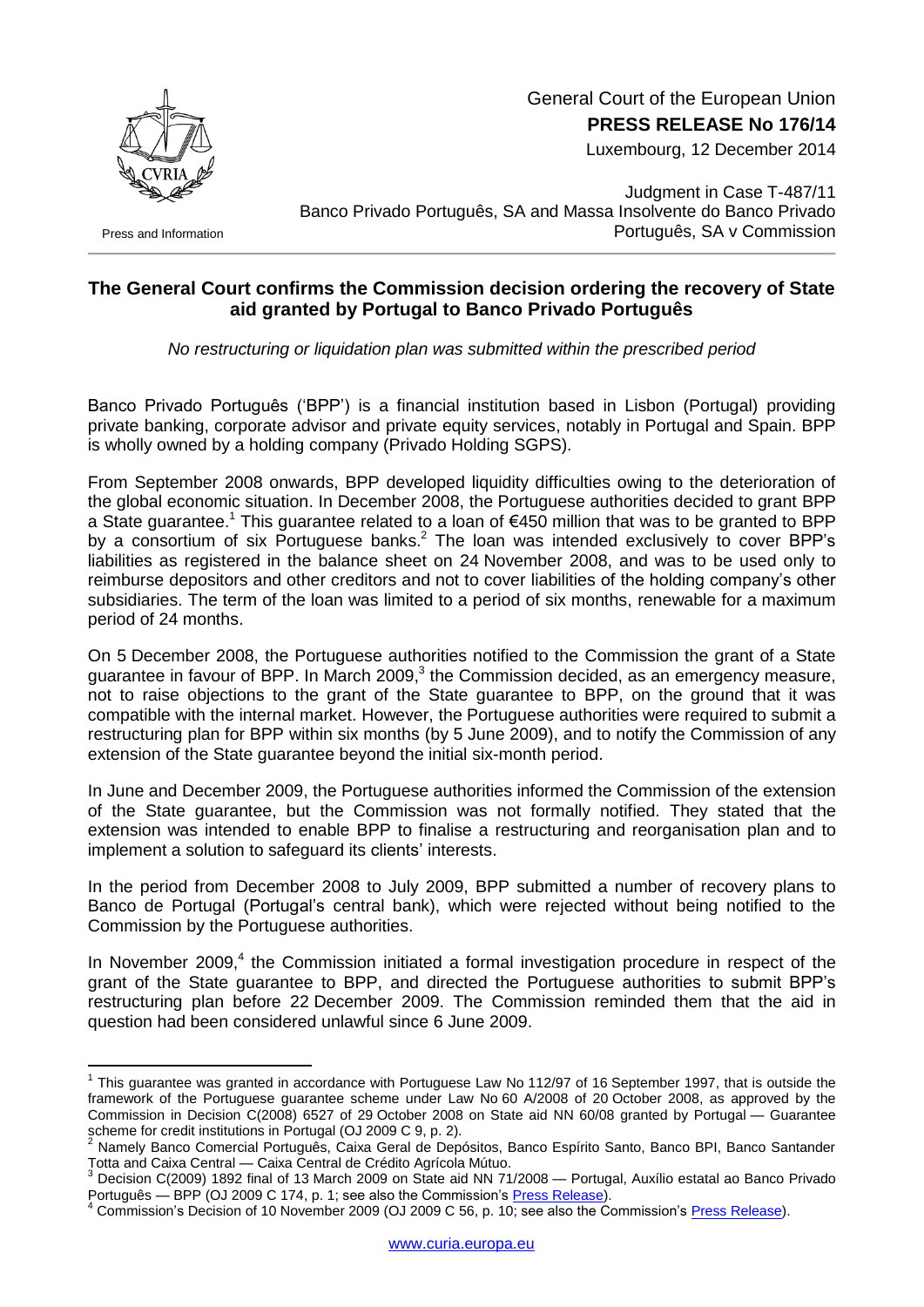On 15 April 2010, faced with the impossibility of restructuring or recapitalising BPP, Banco de Portugal revoked BPP's banking licence. Revocation took effect on 16 April. In the days following revocation, the creditor banks called for enforcement of the State guarantee, and the Portuguese State reimbursed the full amount of the loan covered by that guarantee. On 22 April 2010, Banco de Portugal requested the liquidation of BPP at the Lisbon Commercial Court.

By decision of 20 July 2010,<sup>5</sup> the Commission declared the aid incompatible with the internal market as from 5 December 2008, and ordered Portugal to secure its immediate and effective recovery with effect from that date.<sup>6</sup>

In February 2011, in response to a request from the Portuguese authorities, BPP's liquidation committee recognised the Portuguese State's claim for the amount of the loan in respect of which it had a right of subrogation.<sup>7</sup>

BPP and Massa Insolvente do Banco Privado Português (representatives of the insolvency estate) claim that the General Court of the European Union should annul the Commission's decision.

**By today's judgment, the General Court dismisses the action brought by BPP and Massa Insolvente do Banco Privado Português.**

**The Court points out that the Commission was consistent and coherent in its assessment of the State guarantee as an aid measure,** since BPP enjoyed an advantage deriving from State resources. Without the State guarantee, that is to say, under normal market conditions, BPP would not have been in a position to obtain the loan on the financially advantageous terms granted by the creditor banks. Furthermore, the pricing of the State guarantee as such was significantly below the level generally regarded as appropriate for banks in difficulty.

According to the Court, **the Commission correctly concluded that the risk of BPP's returning to the market and of the distortion of competition and disruption of trade between Member States did not disappear until 16 April 2010 when the banking licence was actually revoked.**  The Court also notes that, in the absence of evidence to the contrary, BPP actually carried out, in the period from 24 November 2008 to 16 April 2010, at least reduced commercial activities that consisted of offering or managing certain financial products or services, the continuity of the operation having been made possible by the loan and by the State guarantee. The aid thus strengthened BPP's economic position in relation to other undertakings competing in intra-Community trade and, moreover, temporarily freed it of the costs it would normally have had to pay in connection with the day-to-day management of its assets or its day-to-day commercial business. The granting of the advantage which the aid represented was therefore liable to affect trade between Member States and to distort conditions of competition.

According to the Court, **the Commission did not err in finding that, given that no restructuring or liquidation plan had been submitted by 5 June 2009, the State guarantee and its extension beyond that date had to be declared incompatible with the internal market.** The Commission faithfully followed the rules applicable in this area. $8$  Those rules require in particular (i) that the emergency rescue measure aimed at keeping the insolvent institution afloat be followed up by the notification of a restructuring or liquidation plan; (ii) that rescue aid in the form of guarantees come to an end within a period of not more than six months.

1

<sup>5</sup> Commission Decision 2011/346/EU of 20 July 2010 on the State aid C 33/09 (ex NN 57/09, CP 191/09) implemented by Portugal in the form of a State guarantee to BPP (OJ 2011 L 159, p. 95; see also the Commission's [Press Release\)](http://europa.eu/rapid/press-release_IP-10-972_en.htm).

<sup>6</sup> The amount to be recovered is  $\epsilon$  23 497 475. To that must be added interest actually accrued as at the date of its actual repayment, that is € 965 446.24.<br>In the context of these liquidation

In the context of those liquidation proceedings, the Tribunal do Comércio de Lisboa (Lisbon Commercial Court) submitted a request for a preliminary ruling to the Court of Justice on 16 December 2013 (Case [C-667/13\)](http://curia.europa.eu/juris/documents.jsf?num=C-667/13). The questions referred concern the validity of the Commission's decision of 20 July 2010.

<sup>8</sup> Communication from the Commission — 'The application of State aid rules to measures taken in relation to financial institutions in the context of the current global financial crisis' (OJ 2008 C 270, p. 8) and Communication from the Commission — 'Community guidelines on State aid for rescuing and restructuring firms in difficulty' (OJ 2004 C 244, p. 2).